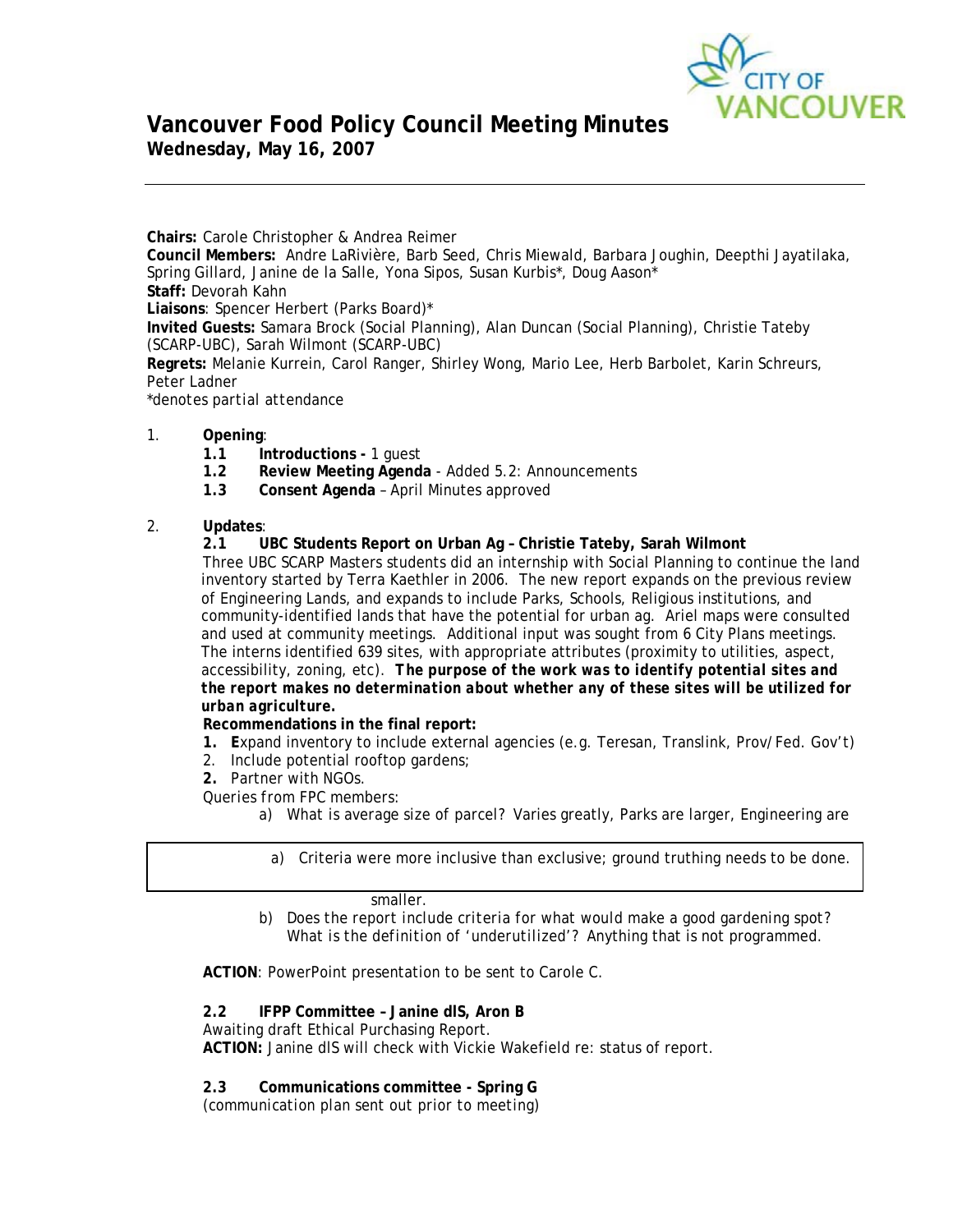Communications Report was commended. That report includes key messages to targeted audiences and identifies key opportunities: info brochure, standard presentations (once a year each), special briefings for councillors, one-on-one meetings with councillors, presenting framed food charter to councillors, developing own website with e-newsletter that talks of FPC work. Andrew Pask may be receptive to adapting SP newsletter to FPC needs. Committee will include Andrew in discussion. Website may be separate from the City website as FPC is independent. Original Phase 3 to develop Media Kit (bios, fact sheets, etc.). Proposed change - work with City to develop protocol for executing plan (directing inquiries, writing press releases, etc). It was felt this should be done *after* negotiations re: Terms of Reference are complete as these will have an impact. The committee will meet with Staff to review possible changes to Phase 3.

**ACTION:** Carole C to email Wendy's FPC PowerPoint to Committee.

# **2.4 Strategic Planning Objectives Action Plan – Janine dlS**

*(action plan sent out prior to meeting)* This is a living document. Send updates to Janine. Park Board and School Board tasks to be combined, people who signed up will work together.

# **2.5 June Forum – Carole C**

45 RSVPs and 3 nominations for membership received to date. Draft Agenda distributed. Discussion included; that better communication re: the forum is needed within the Council, that agenda should focus more on feedback on our direction than on seeking new ideas, and to give more time for guests to mingle and interact with our Action Plan and VFPC members. Noted that all four key objectives for 2007 are touched on by this forum. Suggested recording the forum.

## **ACTIONS:**

**a)** Carole C will reword email about nominations and re-send to VFPC members.

b) Planning group will revise the agenda.

c) Devorah K to contact Peter Ladner re: letter of appreciation from city for past members.

# **2.6 Terms of Reference – Andrea R**

Co-Chairs met with Mario L and Mary Clare Z. Original Food Policy Task Force Report to City Council, (December 2003) was submitted without Terms of Reference (ToR.) Policy dictates that ToR's must be approved by City Council. New ToR have been drafted and circulated to VRFC members with comment period until May  $25<sup>th</sup>$ . The ToR will be discussed at the June FVPC meeting before going to City Council on July 10<sup>th</sup>.

Orientation manual is being reworked and will include info on the decision making process. A draft will be sent out for feedback.

## **ACTION: Send input on TOR to Deepthi by May 25th**

**3. Action Items**:

*(Feb 6.7) Survey re: Community Kitchen Project*  **ACTION:** Andrea R will re-send after speaking with Diane Collis.  *(April 2.) VFPC Rep for CFAI Grant Selection Committee* Chris M has been affirmed.

## **4. Presentation – Samara Brock and Alan Duncan re: Eco-Density Plan**

Barb J – Sub-committee looking to formalize involvement with ED initiative through developing content.

Using the metaphor of the Titanic, Alan spoke of our excessive ecological footprint and the impact of trends like global warming. The role for Vancouver is to reduce energy use while increasing liveability and creating affordable housing. By using existing technologies and efficient building designs, the goal is to create welcoming communities with strong social and physical infrastructures. Important to preserve heritage as a sustainable resource - achieved